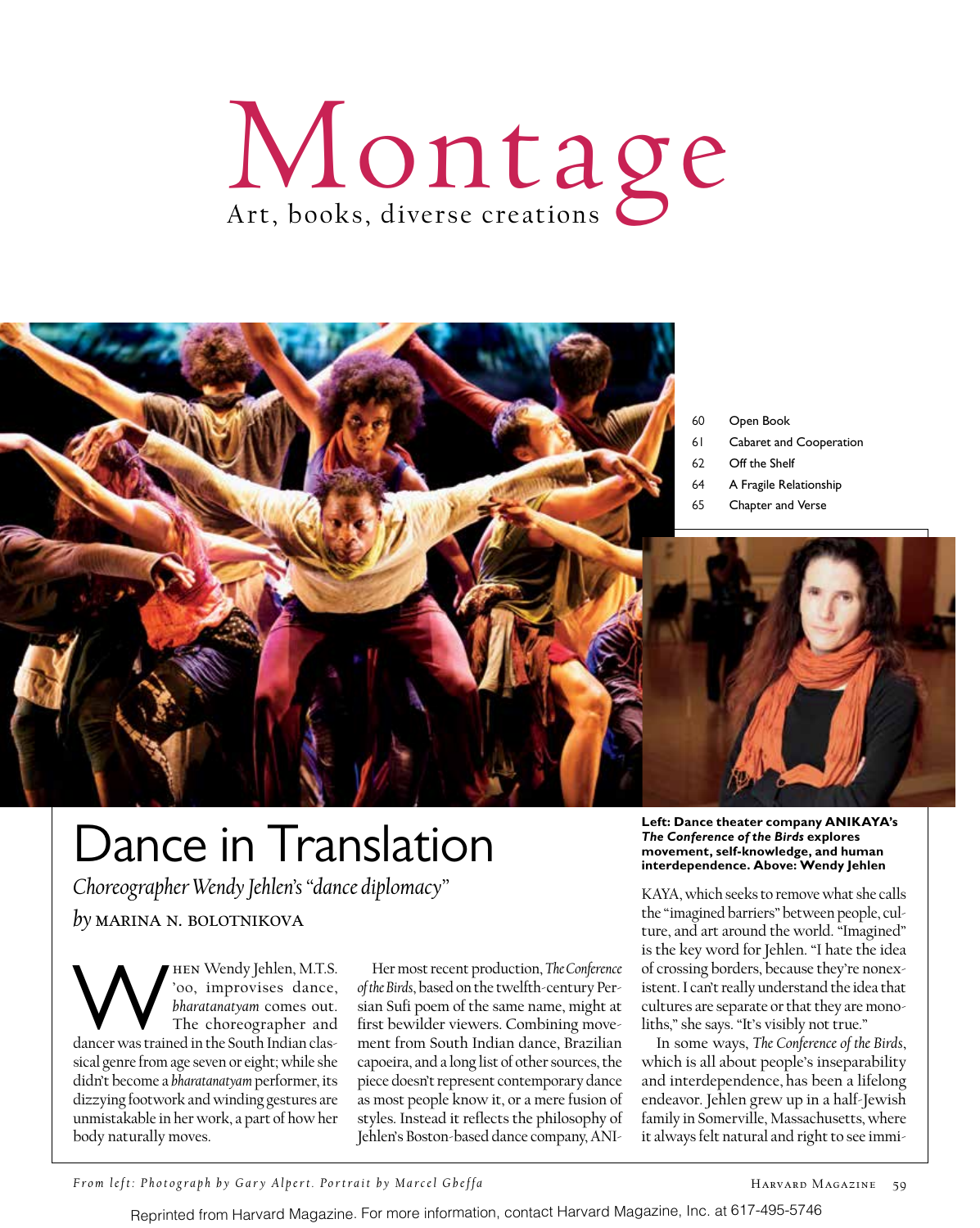### **MONTAGE**

grants from across the world who looked different from one another and spoke different languages and understood the world differently—for her, culture was a continuous process of mixing and reconstituting. Her aunt was a *bharatanatyam* dancer, and watching her perform, Jehlen recalls, was like a "religious experience." Jehlen went

### o p e n b o o k Picasso Reinterpreted

**One may ask** what more could possibly be said about *Les Demoiselles d'Avignon*, one of the most thoroughly analyzed works of art, ever. But Suzanne Preston Blier, Clowes professor of fine arts and professor of African and African American studies, has brought fresh eyes, new evi-

dence, and a diverse set of research disciplines to bear on the work, resulting in *Picasso's* Demoiselles: *The Untold Origins of a Modern Masterpiece* (Duke University Press, \$29.95). The masks he depicted provide one clue to her interest: Blier has published broadly on Africa's art and architecture. After recounting her personal journey toward this analysis, and the methods she employed, her introduction begins briskly:

**Most scholars today** see Pablo Picasso's iconic painting *Les Demoiselles d'Avignon* as a work about five prostitutes who boldly stare down their male bidders, a theory rooted in part in Picasso's purported discomfort with women. The latter tensions are thought to be reflected in the strange African masks that several of the figures wear. It is hard to imagine that a work of this complexity, one that Picasso labored on for more than five months, had such a porous and, indeed, insecure foundation.…I reveal instead that the painting is richly layered, multivalent, and far more interesting. My reading sees these figures not only

as sexual beings but also as mothers, grandmothers, lovers, sisters, and both family and race progenitors—in short as women more broadly defined in their myriad roles. This is based in large part on an array of new evidence that has escaped scholars to date, materials that inspire new questions about the painting. Through these sources I have broadened the painting's purview considerably, expanding it from its narrow brothel setting and transforming the five occupants into global women of multiple eras and identities. This reading is consistent with the larger colonial world Picasso and his friends inhabited, as well as core interests of the period in terms of both evolution and ideas of origin.…



**Pablo Picasso's** *Les Demoiselles d'Avignon,* **1907** 

Picasso likely did not want the fact the he was using book images to be known for fear they would harm his growing reputation. Even later, when his reputation as a revolutionary artist was secure, he likely made sure that none of these materials saw the light of day. Today, we know that Gauguin, Matisse, and other artists of the era used illustrated books, journals, and photographs as sources, yet until very recently the use of published works of this type was seen to be problematic. This legacy of disparagement no doubt made Picasso's sources difficult to address, much less admit, and if this meant that basic questions were unanswered, so be it.

to Brown to study something "very Brown," she says, a self-directed major called "Storytelling and Survival: Ritual and Performance as Guardians of Culture." After taking time off to dance in India, she enrolled at Harvard Divinity School in 1997 to learn Persian and study Sufi literature (and to access Harvard's dance studios). She founded ANIKAYA—a blend of the Hebrew *an*  (gift), the Persian *i* (of), and the Sanskrit *kaya* (body)—around the same time, as a vehicle for her various dance projects.

Jehlen says she always knew she was born to dance, and her career has combined the styles she learned growing up with genres from Japan, West Africa, and those of the many dancers she has traveled around the world to recruit. She calls the work "dance diplomacy"—but resists the concept of "fusion," as though it were a process of randomly gluing

together elements from different genres. "It's important to me to learn something so thoroughly that it becomes part of your body," she explains: to understand how each dance form uses the body, the deep relationships and symbols and meanings behind every movement and gesture. Humans are wired to be moved by dance, she says, but that doesn't mean dance is a "universal language." When Jehlen creates choreography with her partners, she emphasizes, "It's not about the superficial aspect of the art form. We're meeting at the core of the art form, not at the, 'How do you move your hands?'"

The evening-length *Conference of the Birds* begins with its eight dancers (each from a different country) moving across the stage in full-bodied, synchronized flight,

their arms evoking something between avian and human—as powerful and light as a bird's wings. In the background, projections fill a screen with sketches of birds, text, and pieces of passports and visas, representing the violence of borders. The poem on which the show is based, by Farid ud-Din Attar, tells a spiritual, searching story about the birds of the world on a perilous quest to find their sovereign, Simorgh. In the end, the birds discover that they themselves, together, are the Simorgh; a Persian folk etymology translates the word to "30 (*si*) birds (*morgh*)."

"It's actually based on a Sanskrit text, which is probably based on something even older," Jehlen says. "This is a story that's been with humanity for thousands of years: these questions of traveling, traveling together, traveling across, and of the necessity of all

 $\circ$  2019 Estate of Pablo Picasso/Artist Rights Society (ARS), New York *Image from the Bridgeman Art Library*